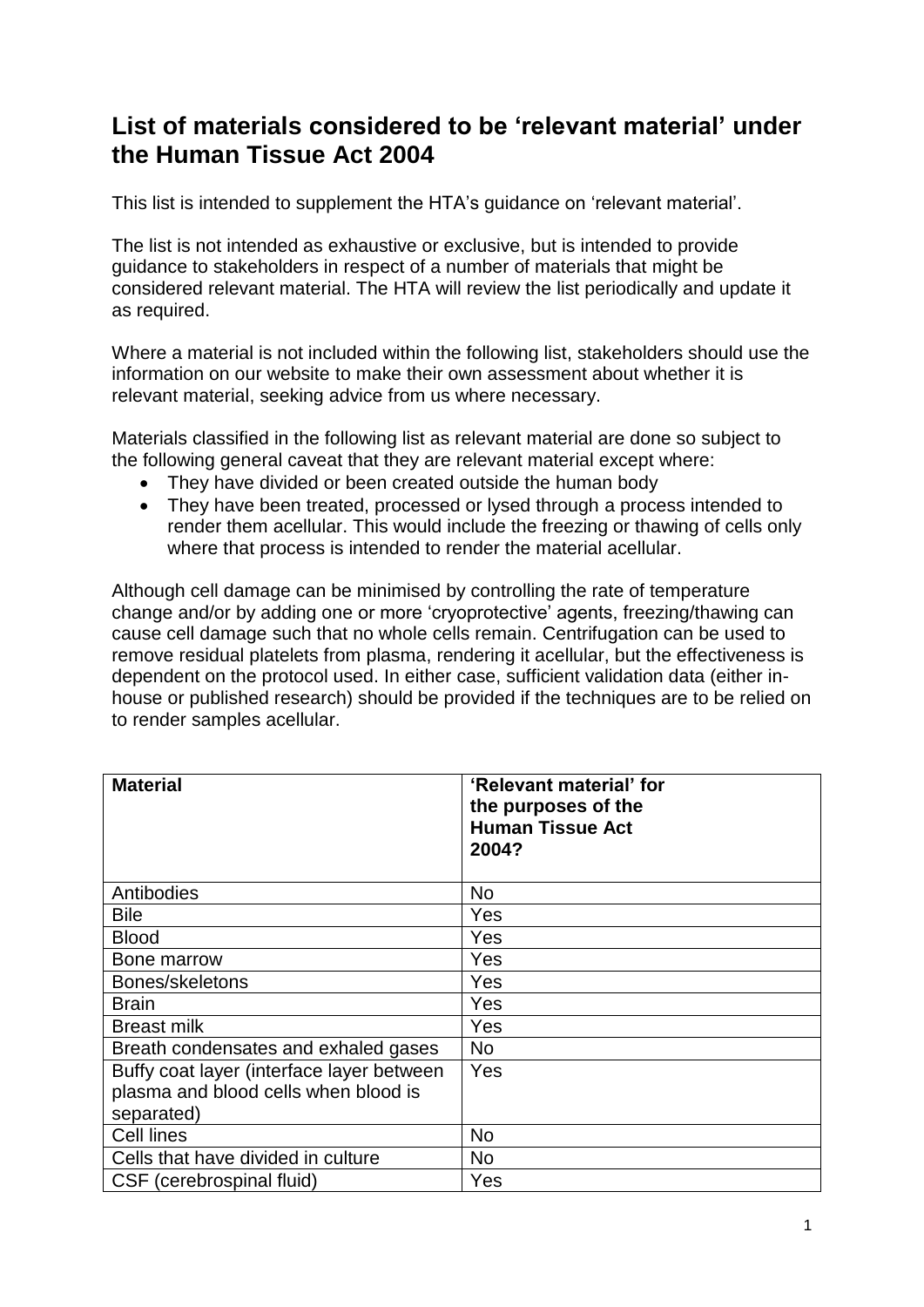| <b>Cystic fluid</b>                          | $\overline{Y}$ es |
|----------------------------------------------|-------------------|
| <b>DNA</b>                                   | <b>No</b>         |
| Eggs (ova)*                                  | <b>No</b>         |
| Embryonic stem cells (cells derived from     | <b>No</b>         |
| an embryo)                                   |                   |
| Embryos (outside the body)*                  | <b>No</b>         |
| Extracted material from cells e.g. nucleic   | <b>No</b>         |
| acids, cytoplasmic fractions, cell lysates,  |                   |
| organelles, proteins, carbohydrates and      |                   |
| lipids.                                      |                   |
| Faeces                                       | Yes               |
| <b>Fetal tissue</b>                          | Yes               |
| Fluid from cystic lesions                    | Yes               |
| Gametes*                                     | <b>No</b>         |
| Hair (from deceased person)                  | Yes               |
| Hair (from living person)                    | <b>No</b>         |
| Joint aspirates                              | Yes               |
| Lysed cells                                  | <b>No</b>         |
| <b>Mucus</b>                                 | Yes               |
| Nail (from deceased person)                  | Yes               |
| Nail (from living person)                    | <b>No</b>         |
| Nasal and bronchial lavage                   | Yes               |
| Non-blood, derived stem cells (i.e.          | Yes               |
| derived from the body.)                      |                   |
| Non-fetal products of conception (i.e. the   | Yes               |
| amniotic fluid, umbilical cord, placenta     |                   |
| and membranes)                               |                   |
| Organs                                       | Yes               |
| <b>Pericardial fluid</b>                     | Yes               |
| Plasma                                       | <b>No</b>         |
| (Please note: Depending on how plasma        |                   |
| is prepared and processed, it may            |                   |
| contain small numbers of platelets and       |                   |
| other blood cells. If any of these cells are |                   |
| present, then the plasma must be             |                   |
| regarded as relevant material).              |                   |
| <b>Platelets</b>                             | Yes               |
| <b>Pleural fluid</b>                         | Yes               |
| Primary cell cultures (whole                 | Yes               |
| explant/biopsy present)                      |                   |
| Pus                                          | Yes               |
| <b>RNA</b>                                   | <b>No</b>         |
| Saliva                                       | Yes               |
| Serum                                        | <b>No</b>         |
| <b>Skin</b>                                  | Yes               |
| Sperm cells (spermatozoa)*                   | No                |
| Sputum (or phlegm)                           | Yes               |
| Stomach contents                             | Yes               |
| <b>Sweat</b>                                 | No                |